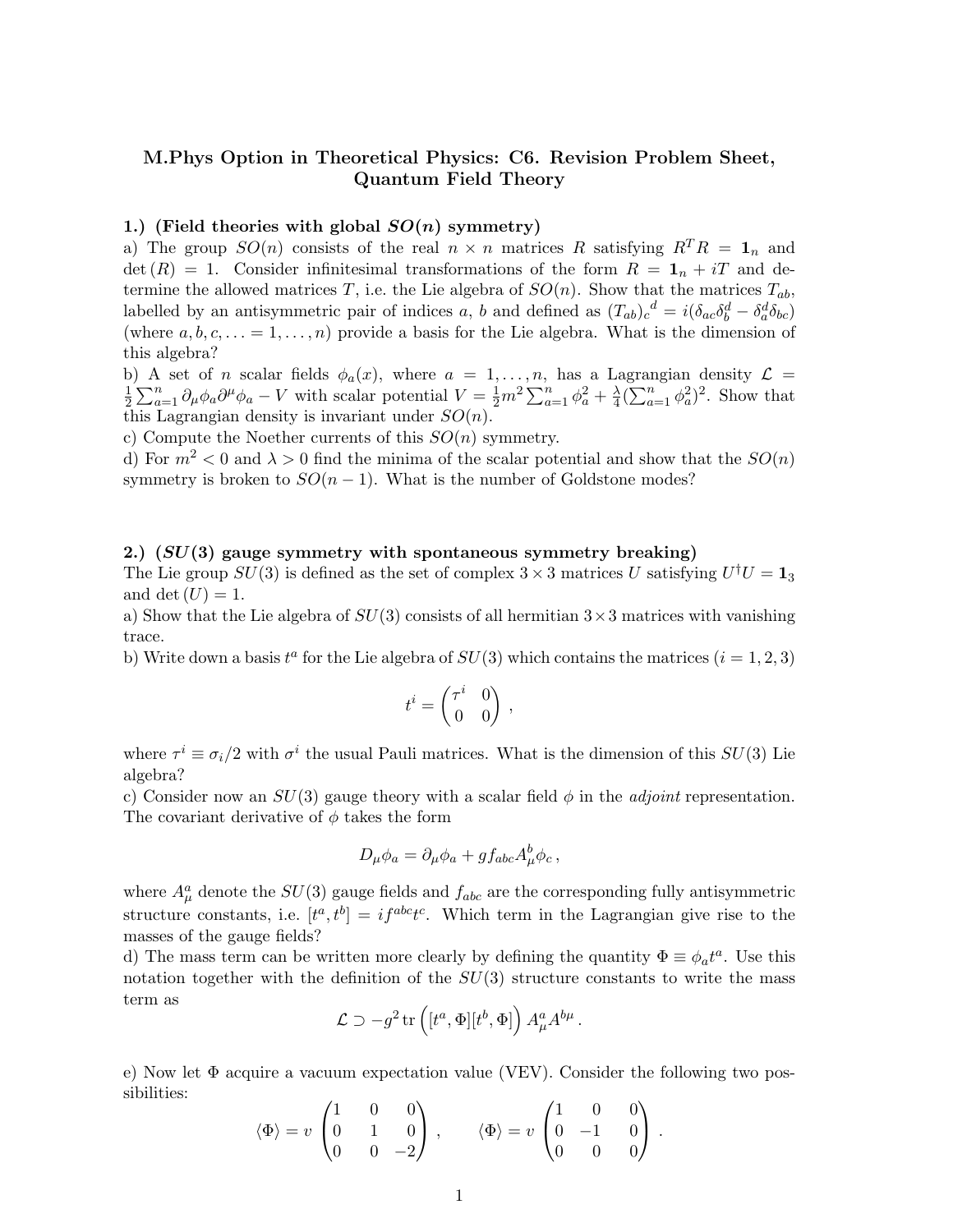Give the symmetry-breaking pattern induced by these VEVs and calculate the mass spectrum of the gauge bosons for both cases.

## 3.) (Interacting scalar field theory)

Two real scalar fields  $\phi_1$  and  $\phi_2$  with masses  $m_1^2 > 0$  and  $m_2^2 > 0$  transform as  $\phi_1 \to -\phi_1$ and  $\phi_2 \rightarrow \phi_2$  under a  $\mathbb{Z}_2$  symmetry.

a) Write down the most general  $\mathbb{Z}_2$  invariant Lagrangian (with standard kinetic terms and up to quartic terms in the fields) for  $\phi_1$  and  $\phi_2$ .

b) Derive the Feynman rules for the vertices in this theory by computing the appropriate Green's functions.

c) Based on the results in b) and assuming negligible masses  $m_1$  and  $m_2$ , find the amplitudes and differential cross sections for  $\phi_1\phi_1 \rightarrow \phi_1\phi_1$  and  $\phi_1\phi_1 \rightarrow \phi_2\phi_2$  scattering.

## 4.) (Scalar Yukawa theory)

The Lagrangian density of the scalar Yukawa theory is given by

$$
\mathcal{L} = (\partial_{\mu}\varphi)^{\dagger}(\partial^{\mu}\varphi) - M^{2}\varphi^{\dagger}\varphi + \frac{1}{2}(\partial_{\mu}\phi)^{2} - \frac{1}{2}m^{2}\phi^{2} - g\,\varphi^{\dagger}\varphi\,\phi,
$$

where  $\varphi$  and  $\phi$  is a complex and a real scalar, respectively. Assume that  $g \ll M, m$ .

a) The given Lagrangian density has an internal global symmetry. How does this symmetry act on the fields  $\varphi$  and  $\phi$ ? Calculate the associated Noether current  $J^{\mu}$  and Noether charge Q.

b) Quantise the free theory  $(g = 0)$  and show that the normal-ordered Noether charge : Q: can be written in the form  $:Q_i = N_+ - N_-,$  where  $N_{\pm} = \int d^3 \tilde{p} \, a^{\dagger}_{\pm}(p) a_{\pm}(p)$  are the number operators of the "+" quanta (anti-nucleons,  $\bar{N}$ ) and "−" quanta (nucleons, N) of the  $\varphi$ field.

c) Starting from the general result

$$
\sigma(p_1, p_2 \to q_1, q_2) = \frac{1}{4\sqrt{(p_1 p_2)^2 - m_1^2 m_2^2}} \int \prod_{i=1,2} d^3 \tilde{q}_i (2\pi)^4 \delta^{(4)}(p_1 + p_2 - q_1 - q_2)
$$
  
 
$$
\times |\mathcal{M}(p_1, p_2 \to q_1, q_2)|^2,
$$

evaluate the differential cross section for a generic  $2 \rightarrow 2$  process. Work in the center-ofmass frame and assume for simplicity that the masses of all four external particles are equal to m. You should obtain

$$
\frac{d\sigma(p_1, p_2 \to q_1, q_2)}{d\Omega} = \frac{1}{64\pi^2 E_{\text{CM}}^2} |\mathcal{M}(p_1, p_2 \to q_1, q_2)|^2,
$$

where  $d\Omega = d\phi \, d\cos\theta$  with  $\theta \in [-\pi, \pi]$  and  $\phi \in [0, 2\pi]$ , while  $E_{\text{CM}}$  denotes the total centerof-mass energy.

d) Draw the leading-order Feynman diagrams that describe the process  $NN \rightarrow MM$ , where M denotes the quanta (mesons) of the  $\phi$  field. Write down the matrix element  $\mathcal{M}(NN \to MM)$  using the momentum-space Feynman rules